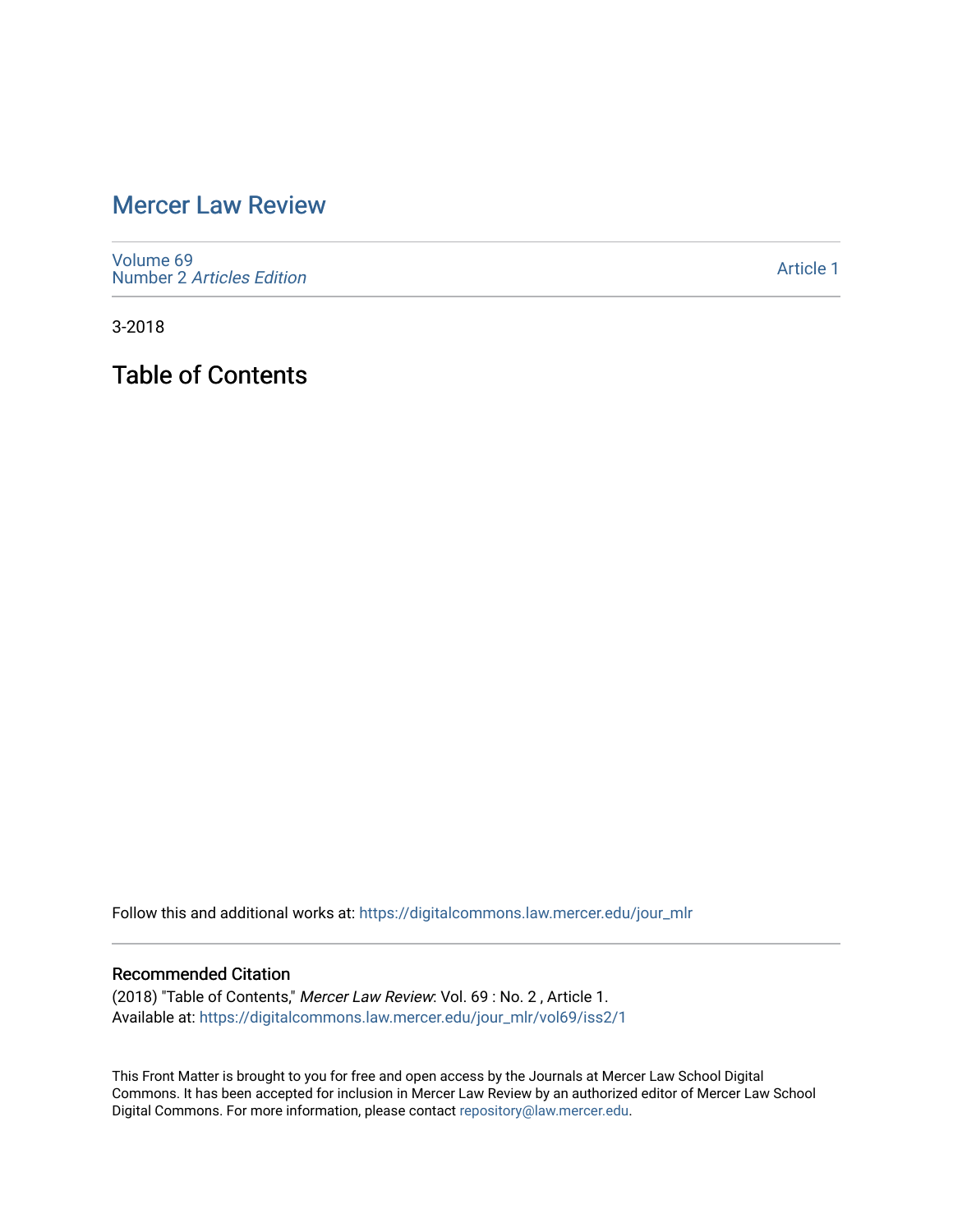## TABLE OF **CONTENTS**

## **ARTICLES EDITION**

### **Articles**

| A Constitutional Counterpunch to<br>Georgia's Anti-SLAPP Statute  Nick Phillips 407<br>Ryan Pumpian                                      |     |
|------------------------------------------------------------------------------------------------------------------------------------------|-----|
| Georgia's Unconstitutional Business<br>Venue Provision: A Kingdom with<br>Impermissible Borders  Lucas Bradley                           | 433 |
| Racial Justice and Federal Habeas Corpus<br>as Postconviction Relief from State Convictions  LeRoy Pernell 453                           |     |
| Small-Business Health Insurance:<br>A Symptom of the Diseased American<br>Health Care System<br>What is the Cure? M Catherine Norman 533 |     |
|                                                                                                                                          |     |

### Comment

 $\bar{\gamma}$ 

 $\sim 10^{-1}$ 

| The Right to Rainwater:                       |  |
|-----------------------------------------------|--|
| An Unlikely Fairy Tale Autumn R. Triplett 575 |  |

### **Casenotes**

| The Romberg Imbalance: Mitchell v. State<br>Upsets the Equilibrium of Admissible<br>Field Sobriety Test Results in Georgia Eric F. Kramer             | 607 |
|-------------------------------------------------------------------------------------------------------------------------------------------------------|-----|
| To Deceive or not to Deceive: Law Enforcement<br>Officers Gain Broader Approval to use<br>Deceptive Tactics to Obtain Voluntary Consent Alex G. Myers | 627 |
| What's the "Use": Vehicle Maintenance<br>Liability Barred by Sovereign Immunity<br>Amendment Intended to Promote Waiver  Clayton Kendrick             | 651 |
|                                                                                                                                                       | 669 |